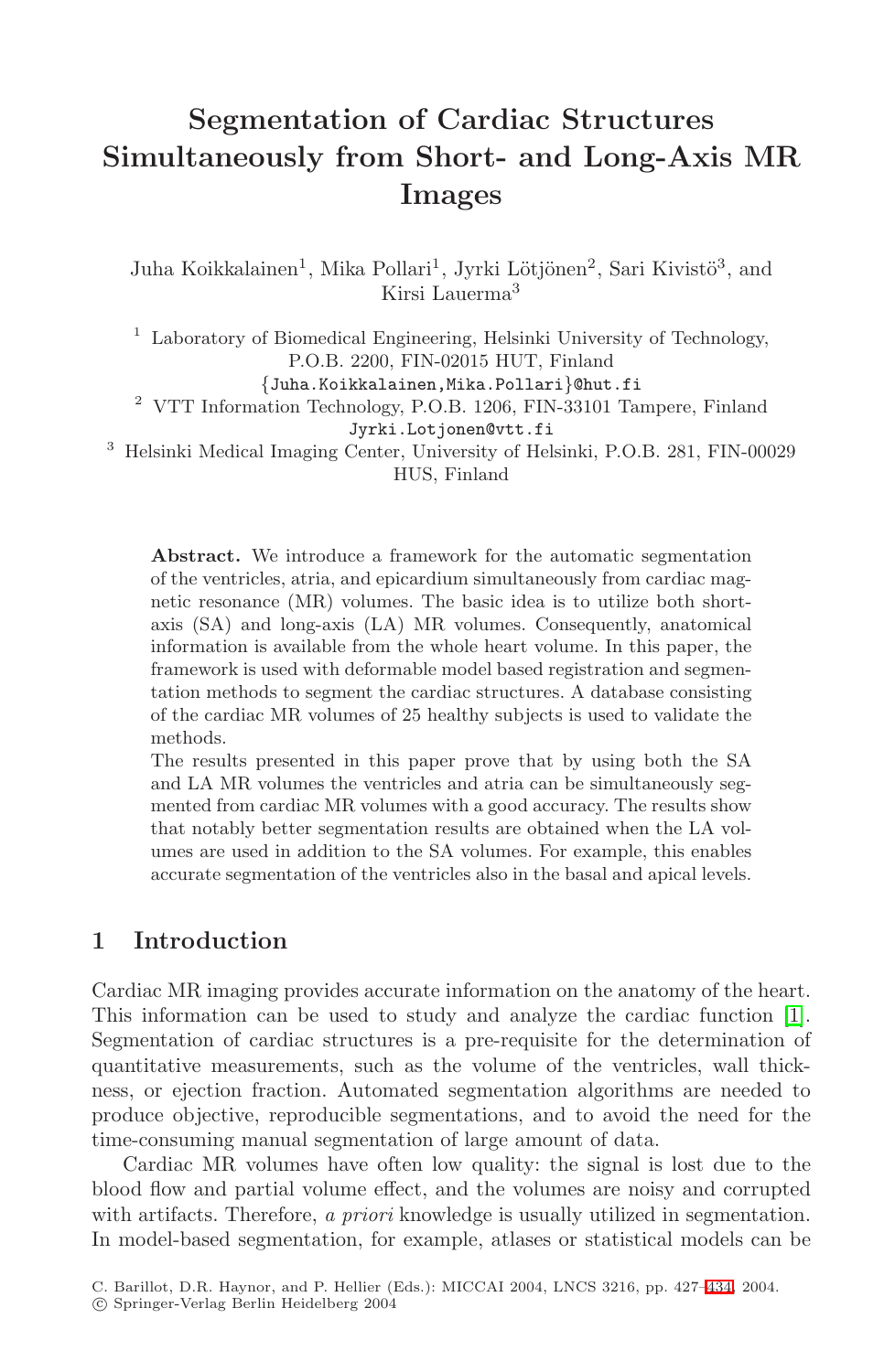<span id="page-1-0"></span>used. In [\[2\]](#page-6-0), an anatomical atlas was constructed from a set of healthy subjects, and the atlas was used to give an *a priori* estimate in the non-rigid registrationbased segmentation of the ventricles. In [\[3\]](#page-6-0), a probabilistic anatomical atlas was used to initialize the parameters of expectation maximization algorithm. Statistical shape (Active Shape Model, ASM) [\[4\]](#page-7-0) and appearance (Active Appearance Model, AAM) [\[5\]](#page-7-0) models are popular methods in cardiac segmentation. Kaus *et al.* [\[6\]](#page-7-0) used a statistical shape model to regularize the deformable model-based segmentation of the left ventricle. In [\[7\]](#page-7-0), Mitchell *et al.* combined ASM and AAM approaches in the cardiac segmentation, and in [\[8\]](#page-7-0), they presented fully 3D AAM algorithm for the same problem.

Most of the recent cardiac segmentation studies using MR images deal with the segmentation of the left ventricle and epicardium  $[6,8,9,10]$ . In some studies, also the right ventricle is segmented [\[2,3](#page-6-0)[,7,11\]](#page-7-0). These studies have been done using short-axis MR images. In this study, we utilize simultaneously both shortaxis and long-axis MR volumes. The SA and LA volumes are first transformed into same coordinate system using image header information. Then, the segmentation takes place in this coordinate system. The use of two volumes provides supplementary information that enables more accurate segmentation of the ventricles in the basal and apical levels.

In this paper, we apply a deformable model-based segmentation method in this context. A mean shape and grey-level model, which is constructed from a database, is deformed using deformation spheres [\[12\]](#page-7-0). Previously, we have used similar framework in the tracking of cardiac MR images [\[13\]](#page-7-0), and in the construction of statistical shape model [\[14\]](#page-7-0). Lelieveldt *et al.* constructed an AAM from three MR views, and used the model to segment the left ventricle simultaneously from all three views in [\[15\]](#page-7-0). However, to our knowledge, the simultaneous segmentation of the ventricles and atria from SA and LA MR volumes has not been reported earlier.

# **2 Material**

The cardiac MR volumes of 25 healthy control persons of two separate clinical studies formed the database of this study. The volumes were obtained with 1.5 T Siemens Vision and Siemens Sonata MR devises with a phased array coil (Siemens, Erlangen, Germany) at the Helsinki Medical Imaging Center in the University of Helsinki. A standard turboflash cine imaging series was obtained with ECG-gating during a breath hold. SA volumes contained ventricles from the valve level until the last level where the apex is still visible, and LA volumes contained atria and ventricles. The pixel size of both SA and LA image slices was either  $1.0 \times 1.0$  mm or  $1.4 \times 1.4$  mm, and the slice thickness was  $6 - 7$  mm. The number of slices in the SA volumes was  $4-5$ , and in the LA volumes  $4-7$ . Examples of the SA and LA image slices are given in Fig. [1](#page-2-0) for one database subject. The ventricles, atria, and epicardium were manually segmented from the volumes by an expert. Thereafter, triangle surface models were constructed from the manual segmentations (Fig. [1c](#page-2-0)).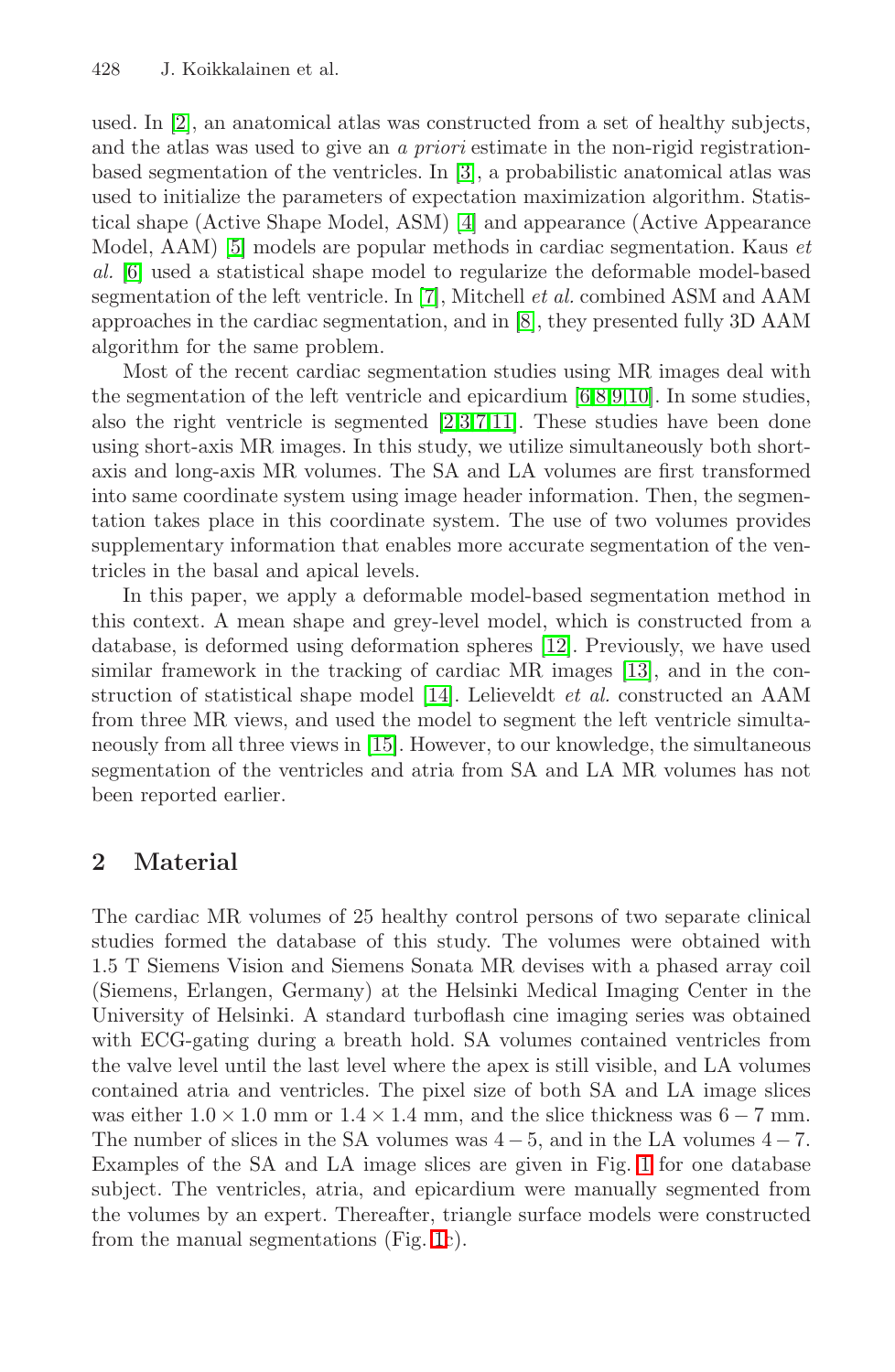<span id="page-2-0"></span>

**Fig. 1.** a) A short-axis, b) long-axis slice, and c) a triangle surface model of one database subject. d) A slice from a labeled volume constructed from the manual segmentation



**Fig. 2.** a) A short-axis, b) long-axis mean model. c) A mask used in the calculation of the similarity measure

#### **2.1 Mean Shape and Grey-Level Model**

A mean shape and grey-level model (Fig. 2) was constructed from the database using the procedure presented in [\[16\]](#page-7-0). One subject was randomly selected as a reference. The remaining database volumes were registered with the reference volume using translation, rotation, and isotropic scaling. The registration method used for this purpose is presented in Section [3.3.](#page-4-0) Next, the reference volume was non-rigidly registered to the database volumes. The non-rigid registration method based on deformation spheres was used in this step [\[12\]](#page-7-0). Labeled volumes constructed from the manual segmentations (Fig. 1d) were used instead of the real grey-level volumes to ensure accurate registrations of the object surfaces [\[17\]](#page-7-0). From the resulting deformation fields, a mean deformation field was computed, and it was applied to the reference volume. This produced a mean shape model. To end up with a mean grey-level volume, the deformation fields of the non-rigid registrations were used to register the database volumes to the mean shape model, and the grey-level values were averaged voxel-wise. This procedure was repeated twice by using the obtained mean model as the reference to reduce the bias of the mean shape towards the selected reference subject.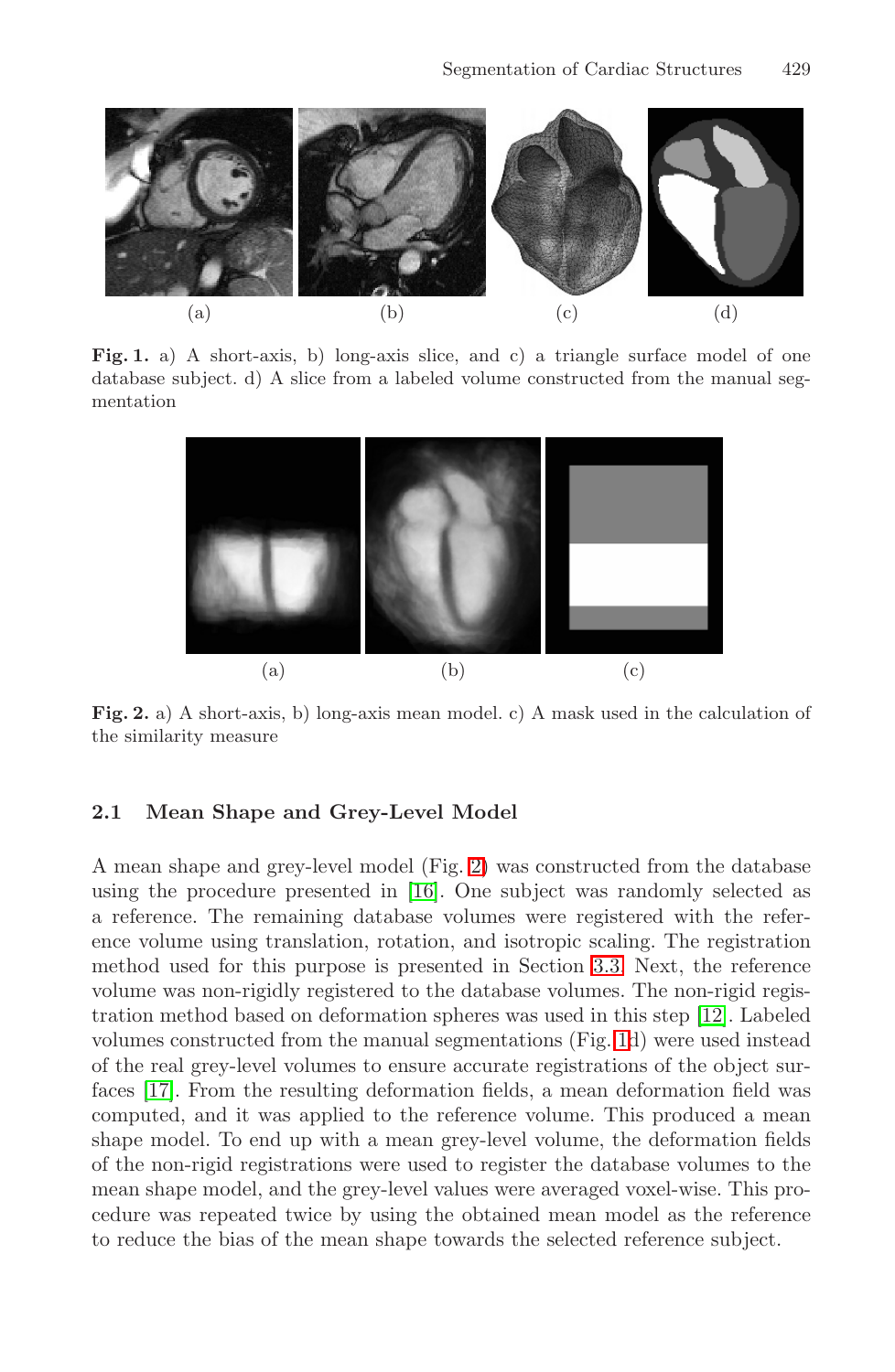# <span id="page-3-0"></span>**3 Methods**

The basic idea of the segmentation and registration methods studied in this paper is to deform an *a priori* model to match with the target volume. The deformations are determined based on a voxel similarity measure that is computed from both the SA and LA volumes. The mean model that was constructed in Section [2.1](#page-2-0) is used as an *a priori* model.

# **3.1 Preprocessing**

Because both the SA and LA volumes are used simultaneously in segmentation, the correspondence between the SA and LA volumes has to be determined. The necessary information is available in the image headers. Based on this information, the translation, rotation, and scaling parameters that transform the LA volumes to the coordinate system of the SA volumes, or vice versa, can be computed [\[13\]](#page-7-0). In this study, this procedure is used to transform the LA volumes into the coordinate system of the SA volumes.

There are several sources of motion artifacts (e.g., breathing) in the cine cardiac MR imaging. Consequently, the slices may be misaligned, and the correspondence between the SA and LA volumes may be inaccurate. The motion artifacts are corrected from the data using a registration-based method that moves the slices, and optimizes the normalized mutual information (NMI) between the SA and LA volumes [\[18\]](#page-7-0). After this, the voxel-by-voxel correspondence between the SA and LA volumes is guaranteed.

# **3.2 Similarity Measure**

The initial alignment and image segmentation are implemented using normalized mutual information (NMI) as a similarity measure [\[19\]](#page-7-0). The NMI is defined as

$$
I(S, T_i) = \frac{H(S) + H(T_i)}{H(S, T_i)},
$$
\n(1)

where  $H(S)$  and  $H(T_i)$  are the marginal entropies and  $H(S, T_i)$  is the joint entropy of the source data S and the target data  $T_i$ .

In this study, the source data consist of both SA and LA source data,  $S =$  $\{S_{SA}, S_{LA}\}\$ , and the target data consist of the SA and LA data of the target subject,  $T_i = \{T_{i,SA}, T_{i,LA}\}\.$  For example, the histogram that is used to calculate the joint entropy  $H(S, T_i)$  is built from both the SA and LA volumes. The volume in which the SA source volume has meaningful information constitutes the SA source data,  $S_{SA}$ . Similarly, a part of the LA source volume constitutes the LA source data,  $S_{LA}$ . A mask is made to determine these regions (Fig. [2c](#page-2-0)). The SA volume information is used in the white regions, and the LA volume information in both the white and grey regions of Fig. [2c](#page-2-0).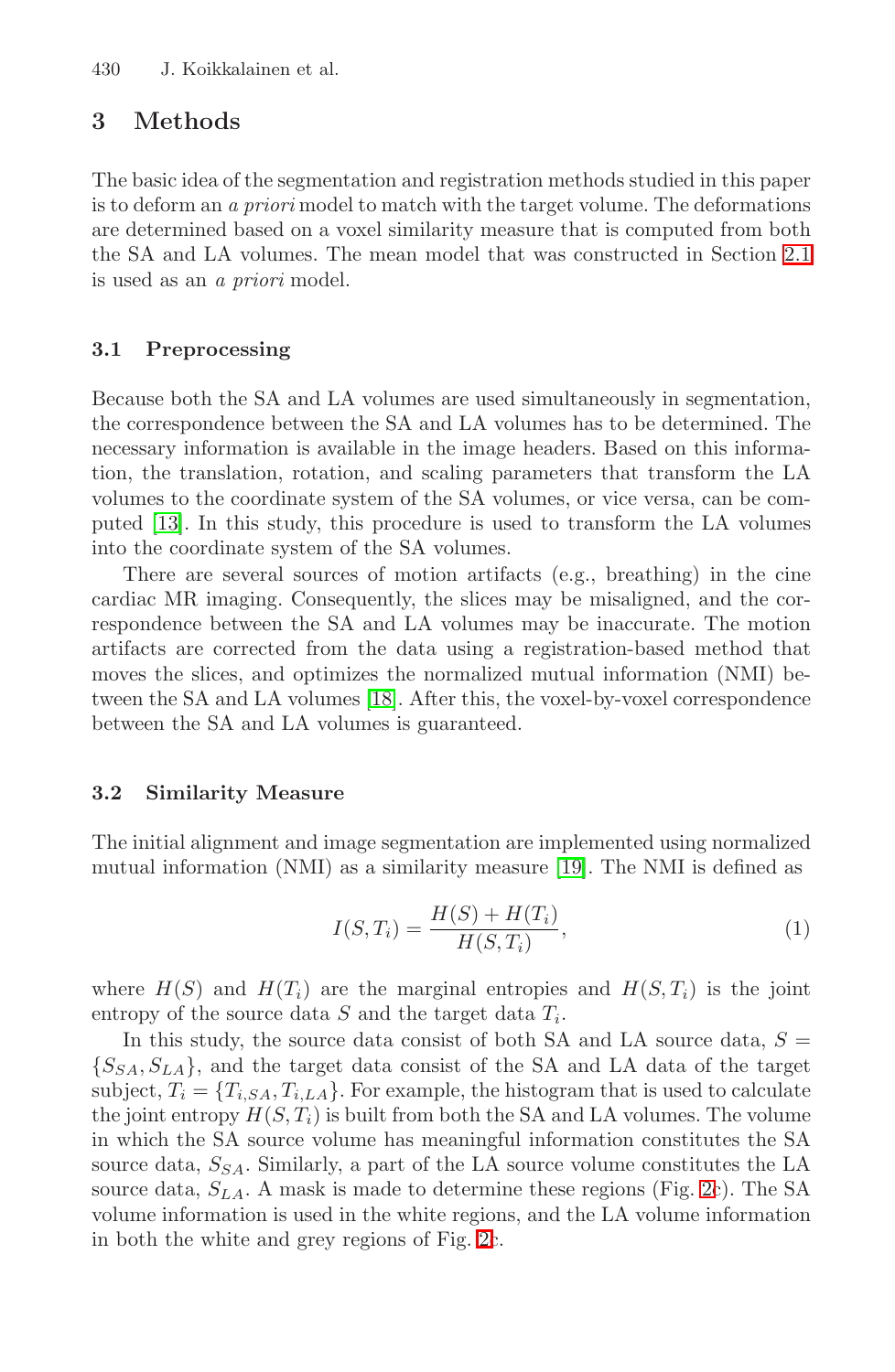#### <span id="page-4-0"></span>**3.3 Affine Registration**

The transformation parameters for the initial alignment of the database volumes with the mean model are optimized using the similarity measure presented in Section [3.2,](#page-3-0) and the Simplex optimization algorithm. Both seven- (rigid plus isotropic scaling) and nine-parameter (rigid plus anisotropic scaling) affine transformations were studied. The seven-parameter affine transformation was selected because it proved to be more robust and accurate than the nine-parameter affine transformation.

#### **3.4 Non-rigid Registration-Based Segmentation**

The mean model and the affinely registered database volumes are used as source and target volumes, respectively, in a deformable model-based segmentation method. The method registers non-rigidly the mean model to the database volumes using deformation spheres [\[12\]](#page-7-0). In this method, smooth deformations are applied to the voxels inside a sphere in such a way that the NMI (Section [3.2\)](#page-3-0) is maximized. The location of the sphere is randomly chosen from the surfaces of the ventricles, atria, and epicardium, and it is varied during the iteration. The radius of the sphere is iteratively decreased from 30 voxels to 10 voxels. The deformation can be regularized in several ways in the segmentation tool. In this study, the directions of the normal vectors of the surfaces are regularized.

#### **3.5 Evaluation Methods**

The registration and segmentation methods presented in this section are evaluated using the database presented in Section [2.](#page-1-0) Leave-one-out cross-validation is used: each database subject is once regarded as a target, and the mean model used as an *a priori* model is constructed from the remaining 24 database subjects. For comparison, identical segmentations were performed using only the SA volumes.

The segmentation/registration error is defined as the mean distance from the manually segmented target surface to the deformed mean model's surface:

$$
E \equiv \frac{1}{N_t} \sum_{i=1}^{N_t} d(\mathbf{t}_i, S), \qquad (2)
$$

where  $N_t$  is the number of the nodes in the target triangle surface model,  $t_i$  is the *i*th target node, and  $d(\mathbf{t}_i, S)$  is the Euclidean distance from the point  $\mathbf{t}_i$  to the triangle surface of the deformed mean model, S. The error of the epicardium is computed only from the surface below the valve level.

# **4 Results**

The results for the segmentation using only the SA volumes and for the segmentation using both the SA and LA volumes are given in Table [1.](#page-5-0) For one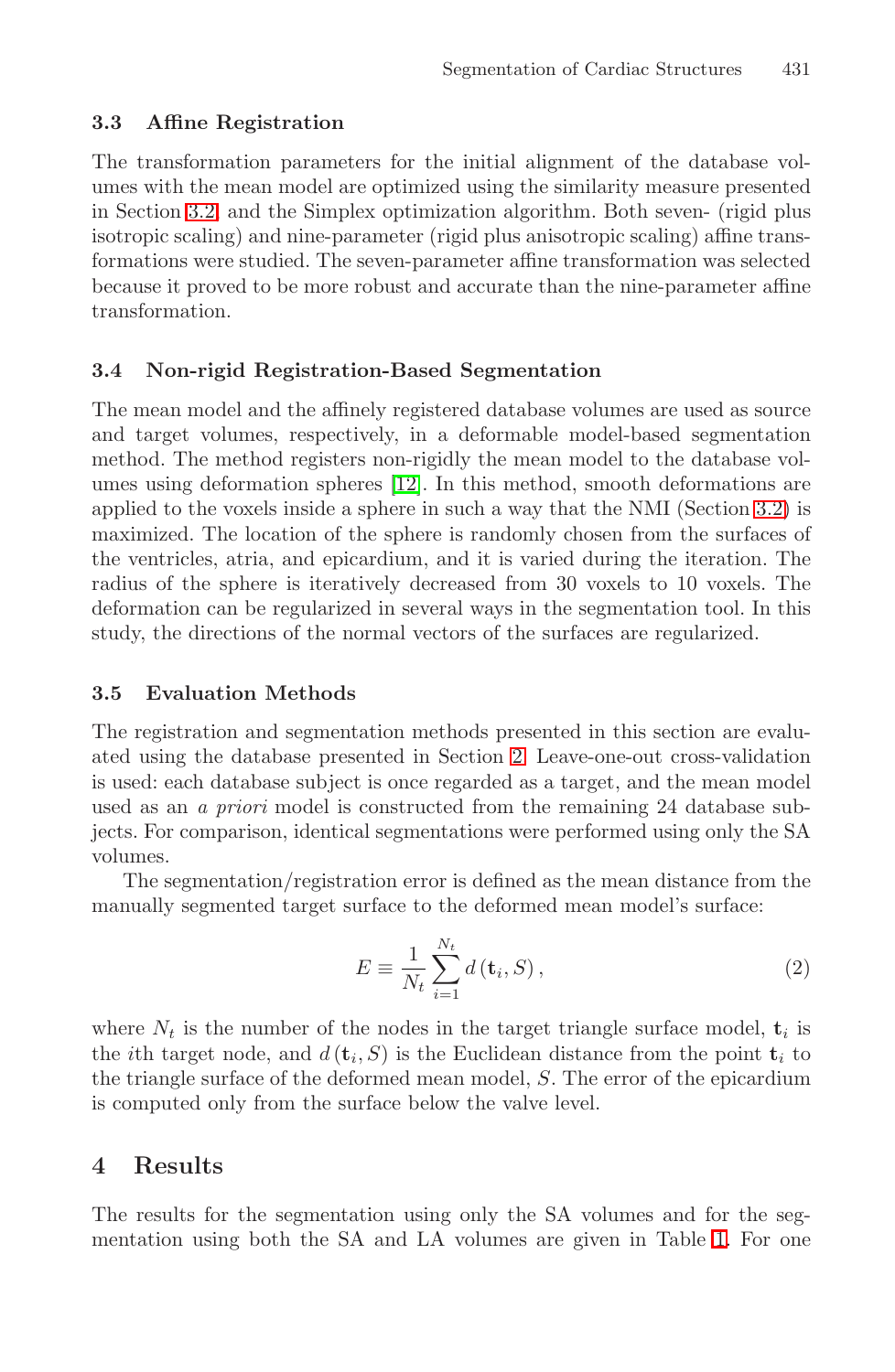|            | $E$ (mm)                  |                 | $E$ (mm)           |                 |
|------------|---------------------------|-----------------|--------------------|-----------------|
|            | after affine registration |                 | after segmentation |                 |
| organ      | only SA                   | $SA+LA$         | only SA            | $SA+LA$         |
| LV         | $4.20 \pm 1.64$           | $2.97 \pm 0.77$ | $3.12 \pm 1.40$    | $2.62 \pm 0.75$ |
| RV         | $4.84 \pm 2.06$           | $3.75 \pm 1.01$ | $4.13 \pm 2.68$    | $3.66 \pm 1.04$ |
| LA         | $5.71 \pm 2.50$           | $3.26 \pm 1.34$ |                    | $2.62 \pm 1.11$ |
| R.A        | $7.14 \pm 4.15$           | $3.76 \pm 1.08$ |                    | $2.85 \pm 0.89$ |
| epicardium | $4.38 \pm 1.88$           | $3.30 \pm 0.72$ | $3.62 \pm 1.46$    | $3.21 \pm 0.65$ |
| all        | $5.25 \pm 2.22$           | $3.41 \pm 0.66$ |                    | $2.99 \pm 0.58$ |

<span id="page-5-0"></span>**Table 1.** The segmentation/registration errors (mean  $\pm$  standard deviation) after the affine registration and after the non-rigid registration-based segmentation



**Fig. 3.** An SA and LA image slice of the results for one database subject a) after the affine registration  $(E = 3.83 \text{ mm})$ , and b) after the non-rigid registration-based segmentation ( $E = 2.96$  mm)

database subject, the method using only the SA volumes produced totally incorrect segmentation. To enable reasonable comparison, this database subject was excluded from the results presented in Table 1. Therefore, the error values in Table 1 are the mean errors of 24 target subjects. The removed database subject gave the worst accuracy also for the segmentation using both the SA and LA volumes. When all 25 database subjects were used as a target, the mean segmentation error of all organs was  $E = 3.09 \pm 0.75$  mm. The results for one database subject after the affine registration and the non-rigid registration-based segmentation are shown in Fig. 3.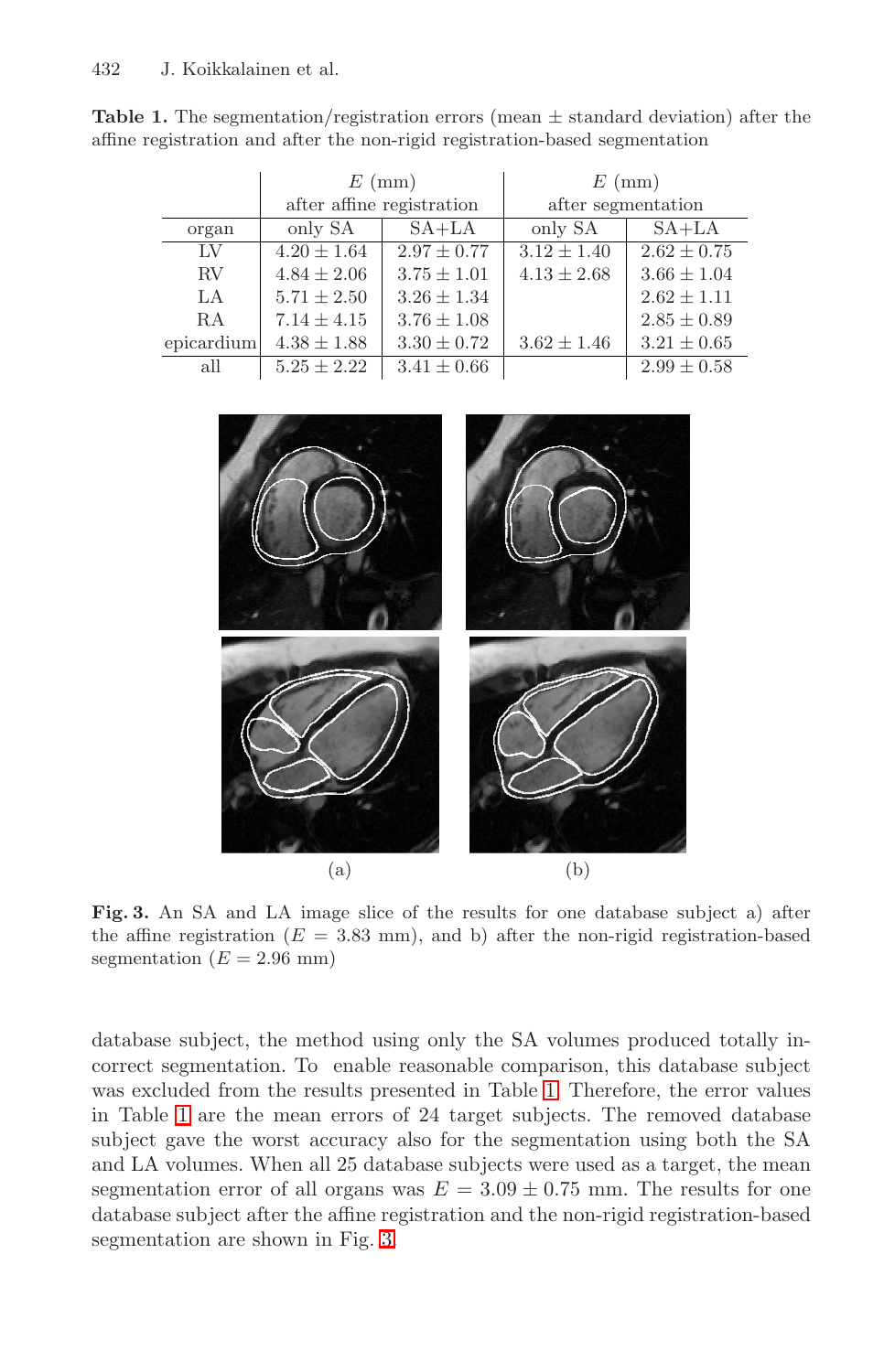<span id="page-6-0"></span>The segmentation using both the SA and LA volumes was performed also by using a randomly selected database subject as an *a priori* model instead of the mean model. The mean errors of all organs, which are comparable to the results in Table [1,](#page-5-0) were  $E = 5.72 \pm 2.32$  after the affine registration and  $E = 4.22 \pm 1.83$ after the non-rigid registration-based segmentation.

# **5 Discussion**

The results in Table [1](#page-5-0) showed that by utilizing both the short-axis and longaxis MR volumes the ventricles and atria can be simultaneously segmented. Especially, the segmentation accuracy of the atria was improved from the affine registration. The superiority of using both the SA and LA volumes instead of just the SA volumes was demonstrated. The reason for the improved segmentation accuracy is that the comprehensive information on the SA and LA volumes is utilized to produce more accurate spatial transformations. In addition, the LA volumes include areas which are not visible in the SA volumes. It is worth of noting that the SA volumes used in this study did not contain atria. Therefore, when only the SA volumes were used in the affine registration, the transformation parameters had to be estimated from the ventricle data only. Furthermore, this is why the segmentation errors in Table [1](#page-5-0) are reported only for the ventricles and epicardium when only the SA volumes were used.

We also proved that better accuracy is obtained by using a mean model as an *a priori* model instead of a randomly selected database subject. Naturally, if another database subject had been selected, the results could have been different.

In this study, the LA volumes were transformed into the coordinate system of the SA volumes (Section [3.1\)](#page-3-0), in which the segmentation was performed. When the LA volumes were transformed into the coordinate system of the SA volumes, interpolation errors were produced. The registration and segmentation could have been performed with the LA volumes in their own coordinate system, but this would have increased the computational complexity.

**Acknowledgements.** Research was supported by Tekes, the National Technology Agency, Finland, the Finnish Cultural Foundation, and the Foundation for Advancement of Technical Sciences, Finland.

# **References**

- 1. A.F. Frangi, W.J. Niessen, M.A. Viergever. Three-Dimensional Modeling for Functional Analysis of Cardiac Images: A Review. IEEE Trans. Med. Imag., vol. 20(1), pp. 2–25, 2001.
- 2. M. Lorenzo-Vald´es, G.I. Sanchez-Ortiz, R. Mohiaddin, D. Rueckert. Atlas-Based Segmentation and Tracking of 3D Cardiac MR Images Using Non-rigid Registration. Proc. MICCAI'02, 642–650, 2002.
- 3. M. Lorenzo-Vald´es, G.I. Sanchez-Ortiz, R. Mohiaddin, D. Rueckert. Segmentation of 4D Cardiac MR Images Using a Probabilistic Atlas and the EM Algorithm. Proc. MICCAI'03, 440–450, 2003.